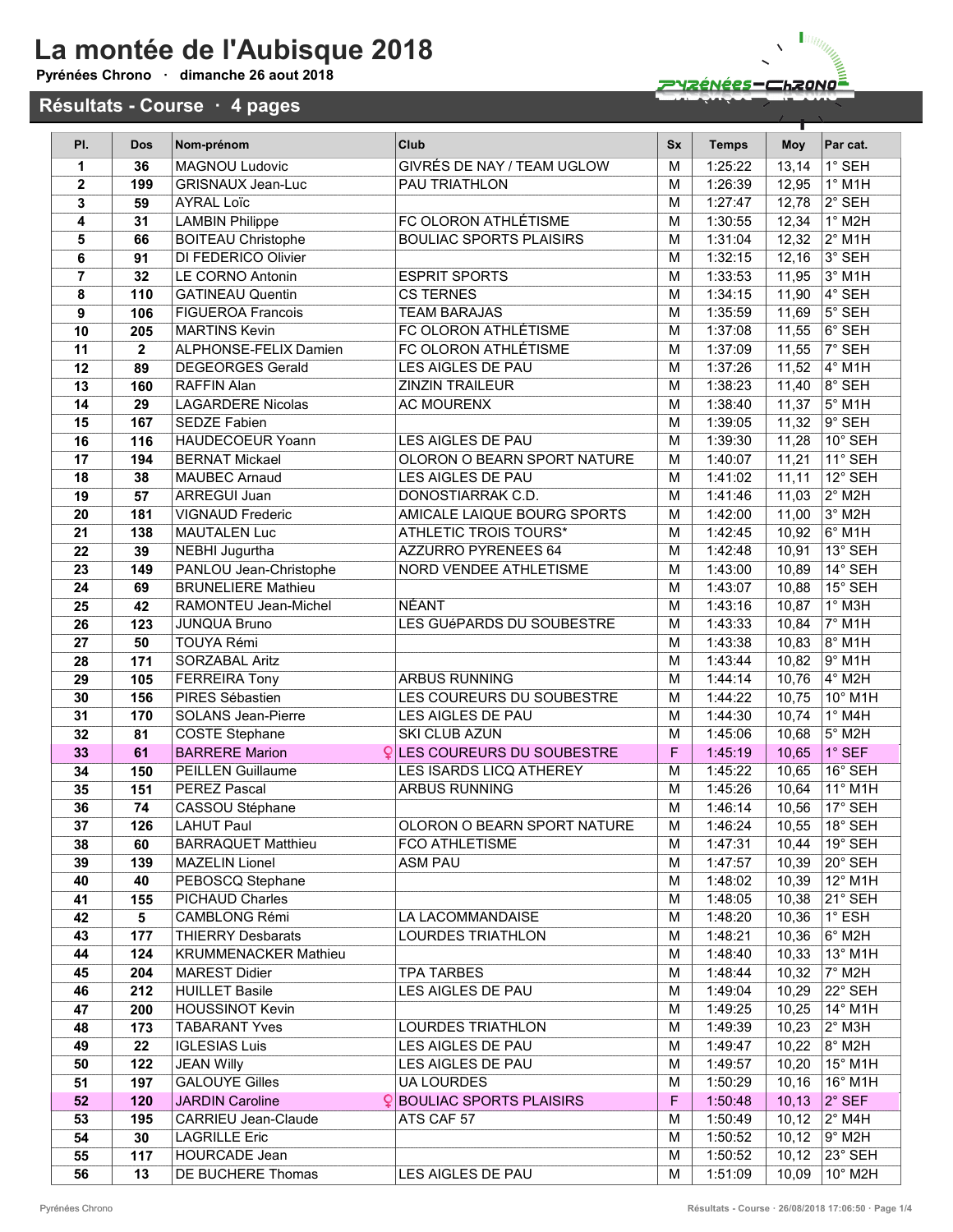# La montée de l'Aubisque 2018

#### Pyrénée

**Résultation** 



 $\overline{\mathbf{X}}$ 

|                           | nées Chrono   ·   dimanche 26 aout 2018 |                                        |                                |           | <u> PYZÉNÉES-CHZONOÉ</u> |       |                             |  |  |  |
|---------------------------|-----------------------------------------|----------------------------------------|--------------------------------|-----------|--------------------------|-------|-----------------------------|--|--|--|
| ultats - Course · 4 pages |                                         |                                        |                                |           |                          |       |                             |  |  |  |
| PI.                       | <b>Dos</b>                              | Nom-prénom                             | Club                           | <b>Sx</b> | <b>Temps</b>             | Moy   | Par cat.                    |  |  |  |
| 57                        | 94                                      | <b>DUBOURDIEU Gilles</b>               | <b>SJLCA</b>                   | M         | 1:51:21                  | 10,08 | 17° M1H                     |  |  |  |
| 58                        | 169                                     | <b>SEGURA Pascal</b>                   |                                | M         | 1:51:37                  | 10,05 | 11° M2H                     |  |  |  |
| 59                        | 121                                     | <b>JEAN Philippe</b>                   |                                | M         | 1:51:49                  | 10,03 | 12° M2H                     |  |  |  |
| 60                        | 53                                      | <b>GIBERT Mathias</b>                  | LA TRIBU 64                    | M         | 1:52:24                  | 9,98  | 18° M1H                     |  |  |  |
| 61                        | 25                                      | <b>KLELIFA Anthony</b>                 |                                | M         | 1:53:18                  | 9,90  | 24° SEH                     |  |  |  |
| 62                        | 100                                     | <b>ERRECART Maitena</b>                | $Q$ SJLCA                      | F         | 1:54:01                  | 9,84  | 3° SEF                      |  |  |  |
| 63                        | 82                                      | <b>COUDURIER Gilles</b>                |                                | M         | 1:54:35                  | 9,79  | 19° M1H                     |  |  |  |
| 64                        | 133                                     | <b>LEHAGUEZ Laurent</b>                | <b>ALBS</b>                    | M         | 1:54:37                  | 9,79  | $13°$ M <sub>2</sub> H      |  |  |  |
| 65                        | 44                                      | <b>REY Jean-Pierre</b>                 | LES COUREURS DU SOUBESTRE      | M         | 1:54:47                  | 9,77  | $14^{\circ}$ M2H            |  |  |  |
| 66                        | 134                                     | <b>LINXE Philippe</b>                  | <b>LOS ASTIAUS</b>             | M         | 1:54:49                  | 9,77  | $15^\circ$ M2H              |  |  |  |
| 67                        | 176                                     | <b>THIBAULT Marc</b>                   | NEEZ'PRESSO                    | M         | 1:55:07                  | 9,75  | $20^\circ$ M1H              |  |  |  |
| 68                        | 211                                     | <b>BORDENAVE VIGNAU Pascal</b>         | <b>Trailer des Costalats</b>   | M         | 1:55:24                  | 9,72  | $25^\circ$ SEH              |  |  |  |
| 69                        | 9                                       | CARROLL John                           |                                | M         | 1:55:44                  | 9,69  | $21°$ M1H                   |  |  |  |
| 70                        | 146                                     | <b>NELIS Daniel</b>                    | RUNNING66                      | M         | 1:55:49                  | 9,69  | $3°$ M4H                    |  |  |  |
| 71                        | 145                                     | <b>MULLIER Nicolas</b>                 |                                | M         | 1:55:55                  | 9,68  | 26° SEH                     |  |  |  |
| 72                        | 192                                     | <b>CHAGHIL Driss</b>                   | <b>STADE LANGONNAIS</b>        | M         | 1:56:00                  | 9,67  | $22^{\circ}$ M1H            |  |  |  |
| 73                        | 87                                      | DE GOIBURU HIDALGO Joaquin             |                                | M         | 1:56:02                  | 9,67  | $3^\circ$ M3H               |  |  |  |
| 74                        | 147                                     | NOËL Alain                             | MONTPELLIER START RUNNING      | M         | 1:56:04                  | 9,67  | 23° M1H                     |  |  |  |
| 75                        | 35                                      | <b>MAGNÉ Didier</b>                    | <b>ASM PAU</b>                 | M         | 1:56:14                  | 9,65  | $16^\circ$ M <sub>2</sub> H |  |  |  |
| 76                        | 187                                     | <b>RIBIERRE Cyril</b>                  |                                | M         | 1:57:00                  | 9,59  | $17°$ M <sub>2</sub> H      |  |  |  |
| 77                        | 8                                       | <b>CAPDEBOSCQ Eric</b>                 | LES COUREURS DU SOUBESTRE      | M         | 1:57:02                  | 9,59  | 18° M2H                     |  |  |  |
| 78                        | 52                                      | <b>BREGNIAS Cindy</b>                  | <b>Q</b> FCO ATHLETISME        | F         | 1.57:02                  | 9,59  | 4° SEF                      |  |  |  |
| 79                        | 207                                     | <b>PRIU Jean-Christophe</b>            |                                | M         | 1:57:54                  | 9,52  | 24° M1H                     |  |  |  |
| 80                        | 95                                      | <b>DUFFOUR Michel</b>                  |                                | M         | 1:58:38                  | 9,46  | 4° M3H                      |  |  |  |
| 81                        | 83                                      | DALLE-CARBONARE David                  |                                | M         | 1:58:39                  | 9,46  | 27° SEH                     |  |  |  |
| 82                        | 92                                      | <b>DOUMENJOU Christine</b>             | <b>QLES AIGLES DE PAU</b>      | F         | 1:59:16                  | 9,41  | $1^\circ$ M1F               |  |  |  |
| 83                        | 80                                      | <b>COSSET Sebastien</b>                | LES AIGLES DE PAU              | M         | 1:59:28                  | 9,39  | 25° M1H                     |  |  |  |
| 84                        | 49                                      | <b>TOSSIER Celine</b>                  | <b>QLES AIGLES DE PAU</b>      | F         | 1.59:57                  | 9,35  | $5^\circ$ SEF               |  |  |  |
| 85                        | 165                                     | SANCHOU Stéphane                       | LES GIVRéS DE LA PLAINE DE NAY | M         | 2:00:08                  | 9,34  | 28° SEH                     |  |  |  |
| 86                        | 63                                      | <b>BERNATAS Nicolas</b>                | <b>SENDETS</b>                 | M         | 2:00:38                  | 9,30  | 26° M1H                     |  |  |  |
| 87                        | 78                                      | <b>CODATO Philippe</b>                 |                                | M         | 2:01:21                  | 9,25  | 19° M2H                     |  |  |  |
| 88                        | 164                                     | <b>SALLABERRY Sylvie</b><br>Q          |                                | F         | 2:01:53                  | 9,21  | $1^\circ$ M2F               |  |  |  |
| 89                        | 112                                     | <b>GUILLO Franck</b>                   | VéLOCE CLUB PONTIVYEN          | M         | 2:01:54                  | 9,20  | 27° M1H                     |  |  |  |
| 90                        | 51                                      | <b>MONTAGNE Thierry</b>                | LES AIGLES DE PAU              | M         | 2:02:02                  | 9,19  | 20° M2H                     |  |  |  |
| 91                        | 71                                      | Q<br><b>CAMPORA Severine</b>           |                                | F         | 2:02:06                  | 9,19  | $6^\circ$ SEF               |  |  |  |
| 92                        | 203                                     | <b>LEFRETEUR Gregory</b>               | <b>AC POUILLON</b>             | M         | 2:03:29                  | 9,09  | 29° SEH                     |  |  |  |
| 93                        | 119                                     | <b>JACOUTY Mickael</b>                 |                                | М         | 2:03:35                  | 9,08  | 30° SEH                     |  |  |  |
| 94                        | 102                                     | <b>ETCHART Elisabeth</b>               | <b>Q</b> XIBEROTARRAK          | F         | 2:03:38                  | 9,08  | $2^{\circ}$ M1F             |  |  |  |
| 95                        | 55                                      | ANGULO Leandro                         | <b>MARMITAKO</b>               | M         | 2:03:51                  | 9,06  | 21° M2H                     |  |  |  |
| 96                        | 140                                     | <b>MEHRING Maud</b>                    | $\mathsf{Q}$ SATUC             | F         | 2:03:58                  | 9,05  | 7° SEF                      |  |  |  |
| 97                        | 148                                     | <b>ONISKIEWICZ Yvan</b>                |                                | M         | 2:04:16                  | 9,03  | 31° SEH                     |  |  |  |
| 98                        | 15                                      | <b>DESCHAMPS Anatole</b>               | AZZURRO PYRENEES 64            | M         | 2:04:24                  | 9,02  | 22° M2H                     |  |  |  |
| 99                        | 47                                      | $\overline{Q}$<br><b>SOLTANI Leila</b> |                                | F         | 2:04:36                  | 9,00  | $2^\circ$ M2F               |  |  |  |
| 100                       | 168                                     | <b>SEGOT Jean-Marie</b>                | FSGT64                         | М         | 2:05:20                  | 8,95  | $4^\circ$ M4H               |  |  |  |

101 1 ALPHONSE-FELIX Laetitia C FC OLORON ATHLÉTISME F 2:05:27 8,94 8° SEF 102 56 ANNAT-RUBIO Stephane FSGT64 M 2:06:01 8,90 28° M1H 103 183 DE GOIBURU Xaby ELGARREKIN M 2:06:54 8,84 5° M4H 104 96 DUPIN Roland M 2:07:18 8,81 23° M2H 105 104 FABANA ROMEO José M 2:07:18 8,81 29° M1H 106 127 LAMOTHE Christophe LAYRAC TRIATHLON M 2:08:26 8,74 30° M1H<br>107 77 CHUPIN Laurent SA MERIGNAC M 2:09:21 8,67 31° M1H 107 77 CHUPIN Laurent SA MERIGNAC M 2:09:21 8,67 31° M1H 108 | 108 | FOSSIER Adeline Sand Communication SA MERIGNAC | SA MERIGNAC | SA MERIGNAC | S<sup>o</sup> M1F 109 | 109 | GAREAU Maria  $\cfrac{}{4^\circ\text{M1F}}$   $\cfrac{}{109}$  | F  $\cfrac{}{2:09:42}$  | 8,65  $\cfrac{}{4^\circ\text{M1F}}$ 110 179 URBAIN Sophie C FC OLORON ATHLÉTISME F 2:09:42 8,65 5° M1F 111 48 THIBAULT Eric **M** 2:10:50 8,58 32° M1H 112 111 GIBAJA MARTÍNS Juan José TRIKU M 2:10:54 8,57 33° M1H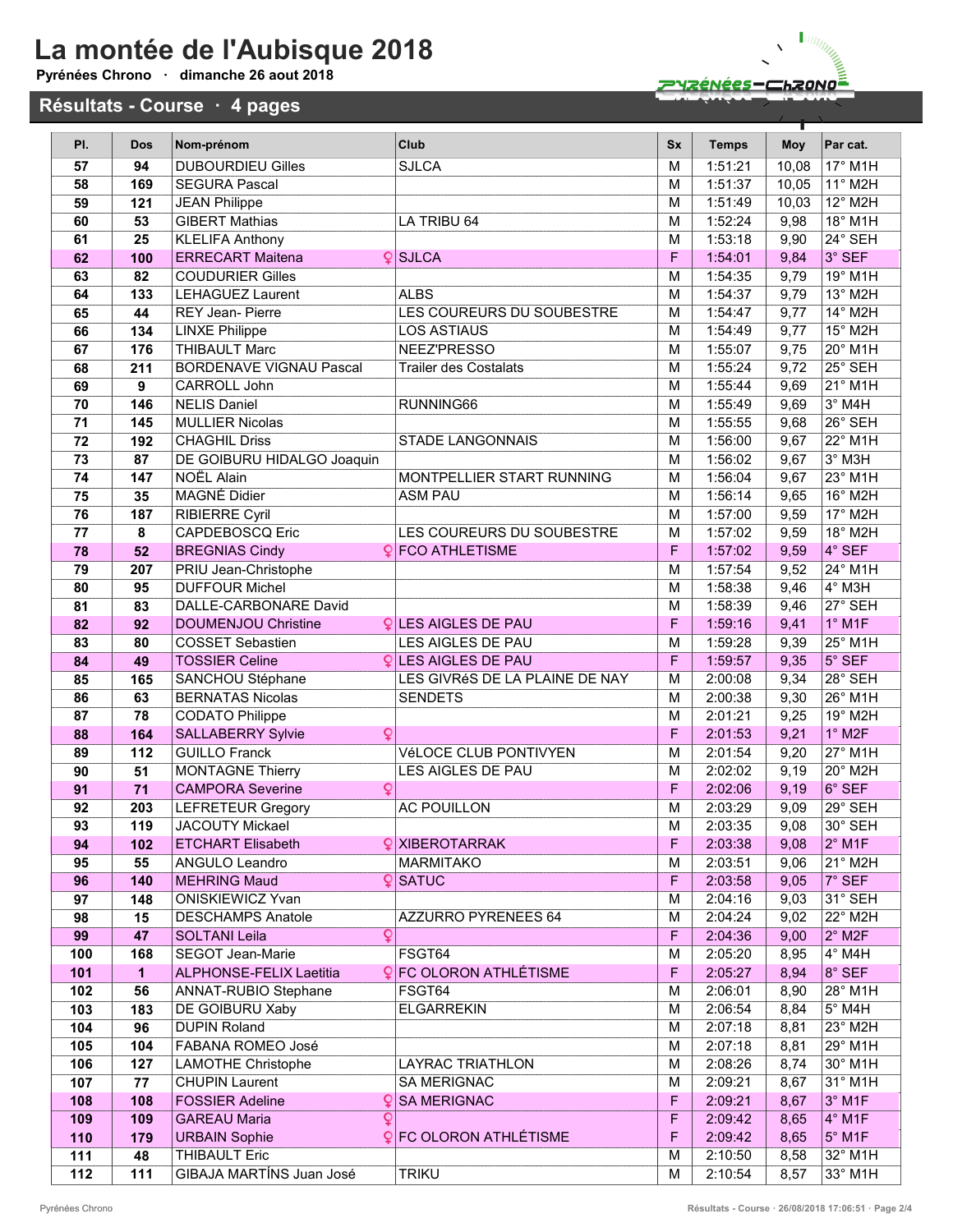### La montée de l'Aubisque 2018 Pyrénées Chrono · dimanche 26 aout 2018

Résultats - Course · 4 pages

# ZYZÉNÉES – CHZONO

Π

| PI.        | <b>Dos</b> | Nom-prénom                                       |              | Club                           | <b>Sx</b>        | <b>Temps</b>       | Moy          | Par cat.                   |
|------------|------------|--------------------------------------------------|--------------|--------------------------------|------------------|--------------------|--------------|----------------------------|
| 113        | 184        | <b>DEGUILHEM Christiane</b>                      | Q            | <b>PERIGUEUX RUNNING</b>       | F                | 2:11:21            | 8,54         | $1°$ M3F                   |
| 114        | 202        | LE TOLLEC Odile                                  | Q            | non                            | F                | 2:11:43            | 8,52         | 3° M2F                     |
| 115        | 84         | <b>DALOT Christophe</b>                          |              | <b>AZZURRO PYRENEES 64</b>     | M                | 2:12:00            | 8,50         | 24° M2H                    |
| 116        | 88         | <b>DE LA DEVEZE Philippe</b>                     |              |                                | M                | 2:12:02            | 8,50         | $34^\circ$ M1H             |
| 117        | 118        | <b>IDIART Danielle</b>                           | $\mathbf{Q}$ | <b>XIBEROTARRAK</b>            | F                | 2:12:14            | 8,49         | 6° M1F                     |
| 118        | 37         | <b>MARRAUD Patrice</b>                           |              | <b>AKRO BITUM</b>              | M                | 2:12:37            | 8,46         | 35° M1H                    |
| 119        | 162        | <b>REY Philippe</b>                              |              | LA TRIBU 64                    | M                | 2:12:49            | 8,45         | $25^\circ$ M2H             |
| 120        | 101        | <b>ESPINAL Eric</b>                              |              |                                | M                | 2:13:33            | 8,40         | $36°$ M <sub>1</sub> H     |
| 121        | 46         | <b>ROUSSEL Max</b>                               |              |                                | M                | 2:13:48            | 8,39         | $5^\circ$ M3H              |
| 122        | 41         | <b>PETRAULT Laura</b>                            | ¥            |                                | F                | 2:14:09            | 8,36         | $9°$ SEF                   |
| 123        | 103        | <b>ETCHEVERRY Daniel</b>                         |              |                                | M                | 2:14:58            | 8,31         | 6° M3H                     |
| 124        | 62         | <b>BERGOUIGNAN Christophe</b>                    |              |                                | M                | 2:15:02            | 8,31         | 26° M2H                    |
| 125        | 11         | DAMIAN-PICOLLET François                         |              | AVENIR ZÉRO DÉCHET             | M                | 2:15:32            | 8,28         | 37° M1H                    |
| 126        | 152        | <b>PERSILLON Vincent</b>                         |              | <b>XIBEROTARRAK</b>            | M                | 2:16:02            | 8,25         | 38° M1H                    |
| 127        | 189        | <b>HILL Alan</b>                                 |              |                                | M                | 2:16:38            | 8,21         | 7° M3H                     |
| 128        | 143        | <b>MOURE</b> Serge                               |              |                                | M                | 2:16:52            | 8,20         | 27° M2H                    |
| 129        | 33         | <b>LEWILLON Rodrigue</b>                         |              |                                | M                | 2:17:08            | 8,18         | 39° M1H                    |
| 130        | 67         | <b>BONNAFONT Thomas</b>                          |              |                                | M                | 2:17:25            | 8,16         | 32° SEH                    |
| 131        | 65         | <b>BILLOT Angelique</b>                          |              | <b>QAZZURRO PYRENEES 64</b>    | F                | 2:17:47            | 8,14         | 7° M1F                     |
| 132<br>133 | 130<br>70  | <b>LANGLA Robert</b><br><b>BUSQUET Samuel</b>    |              |                                | M<br>M           | 2:17:53<br>2:18:06 | 8,14<br>8,12 | 8° M3H<br>$40^\circ$ M1H   |
| 134        | 142        | <b>MEURANT Mathilde</b>                          | Q            |                                | F                | 2:19:00            | 8,07         | 10° SEF                    |
| 135        | 175        | <b>THEN Philippe</b>                             |              | <b>LES MORLAAPIEDS</b>         | M                | 2:19:39            | 8,03         | $9°$ M3H                   |
| 136        | 174        | <b>TEFFO Sebastien</b>                           |              |                                | M                | 2:19:45            | 8,03         | $41°$ M1H                  |
| 137        | 182        | <b>VASSALIERE Michel</b>                         |              |                                | M                | 2:19:54            | 8,02         | $6°$ M4H                   |
| 138        | 180        | <b>VANMEERHAEGHE Stephane</b>                    |              | <b>LES PYR'A PIED</b>          | M                | 2:20:04            | 8,01         | $42^{\circ}$ M1H           |
| 139        | 27         | <b>LABORDE Kathy</b>                             |              | <b>QLES AIGLES DE PAU</b>      | F                | 2:20:27            | 7,99         | 8° M1F                     |
| 140        | 190        | <b>LABOURROIRE Gilles</b>                        |              | <b>SATUC</b>                   | M                | 2:20:40            | 7,98         | $10^{\circ}$ M3H           |
| 141        | 193        | <b>MUNOS Albert</b>                              |              |                                | M                | 2:20:40            | 7,98         | $43°$ M1H                  |
| 142        | 178        | <b>TRESMONTAN Marie</b>                          |              | $Q$ LSCJ                       | F                | 2:22:14            | 7,89         | $9°$ M <sub>1</sub> F      |
| 143        | 97         | <b>DUPRAT Martine</b>                            |              | <b>QLES MORLAAPIEDS</b>        | F                | 2:22:52            | 7,85         | $2°$ M3F                   |
| 144        | 24         | <b>JULLION Serge</b>                             |              | <b>AKRO BITUM</b>              | M                | 2:22:59            | 7,85         | $11°$ M3H                  |
| 145        | 114        | <b>GUIMBERTEAU Pascal</b>                        |              | <b>OXYGèNE CONFOLENS</b>       | M                | 2:23:16            | 7,83         | 28° M2H                    |
| 146        | 113        | <b>GUIMBERTEAU Joël</b>                          |              | OXYGèNE CONFOLENS              | M                | 2:23:59            | 7,79         | 29° M2H                    |
| 147        | 125        | <b>LACAMPAGNE Sebastien</b>                      |              |                                | M                | 2:24:04            | 7,79         | $\frac{1}{44^{\circ}}$ M1H |
| 148        | 43         | <b>RENAUD Jacques</b>                            |              | US ORTHEZ                      | M                | 2:24:07            | 7,79         | 12° M3H                    |
| 149        | 64         | <b>BESSON Olivier</b>                            |              | SA TOULOUSE UC                 | M                | 2:24:24            | 7,77         | 30° M2H                    |
| 150        | 85         | <b>DANTON Dominique</b>                          | Q            |                                | $\mathsf F$      | 2:25:50<br>2:26:16 | 7,69         | 10° M1F<br>33° SEH         |
| 151<br>152 | 12         | <b>DANDI Hugues</b><br><b>CANDEHORE Raymonde</b> | $\mathsf Q$  | REAL SOLDEVILLA CAMPETOIS      | M<br>$\mathsf F$ | 2:26:41            | 7,67<br>7,65 | $3^\circ$ M3F              |
| 153        | 6<br>201   | LAHAYE-GECCHERLE Patrick                         |              | <b>JOGGING CLUB SABLAIS</b>    | M                | 2:27:04            | 7,63         | 13° M3H                    |
| 154        | 163        | ROGER Christophe                                 |              | <b>LSCJ</b>                    | M                | 2:27:14            | 7,62         | 31° M2H                    |
| 155        | 98         | <b>DUROU Hubert</b>                              |              | <b>LOS ASTIAUS</b>             | M                | 2:27:18            | 7,62         | 32° M2H                    |
| 156        | 68         | <b>BRIEU Bruno</b>                               |              |                                | M                | 2:27:21            | 7,61         | 45° M1H                    |
| 157        | 213        | <b>LACROUTS Baptiste</b>                         |              |                                | M                | 2:27:53            | 7,59         | 34° SEH                    |
| 158        | 154        | PICCOLO Serge                                    |              |                                | M                | 2:28:16            | 7,57         | 14° M3H                    |
| 159        | 107        | <b>FISCHER Florence</b>                          | Q            |                                | F                | 2:29:21            | 7,51         | 11° M1F                    |
| 160        | 191        | <b>DESPREZ Alain</b>                             |              | <b>BOULIAC SPORTS PLAISIRS</b> | M                | 2:30:41            | 7,45         | 15° M3H                    |
| 161        | 75         | <b>CHASSAIN Jean-Pierre</b>                      |              | N.L                            | M                | 2:30:48            | 7,44         | 16° M3H                    |
| 162        | 198        | <b>GOMEZ Olivier</b>                             |              |                                | M                | 2:31:08            | 7,42         | 35° SEH                    |
| 163        | 161        | <b>REY Claude</b>                                |              |                                | M                | 2:31:47            | 7,39         | 17° M3H                    |
| 164        | 72         | <b>CAPERAN Clairine</b>                          | Q            |                                | $\mathsf F$      | 2:31:48            | 7,39         | 12° M1F                    |
| 165        | 45         | ROCA Max                                         |              | <b>XIBEROTARRAK</b>            | M                | 2:32:18            | 7,37         | $7^\circ$ M4H              |
| 166        | 188        | <b>LEDEUR Fabien</b>                             |              | <b>COURIR A IZON</b>           | M                | 2:33:42            | 7,30         | 36° SEH                    |
| 167        | 157        | POLYCARPE Christophe                             |              |                                | M                | 2:33:57            | 7,29         | 37° SEH                    |
| 168        | 137        | <b>MAREST Clarisse</b>                           | Q            |                                | $\overline{F}$   | 2:34:18            | 7,27         | $4^\circ$ M2F              |